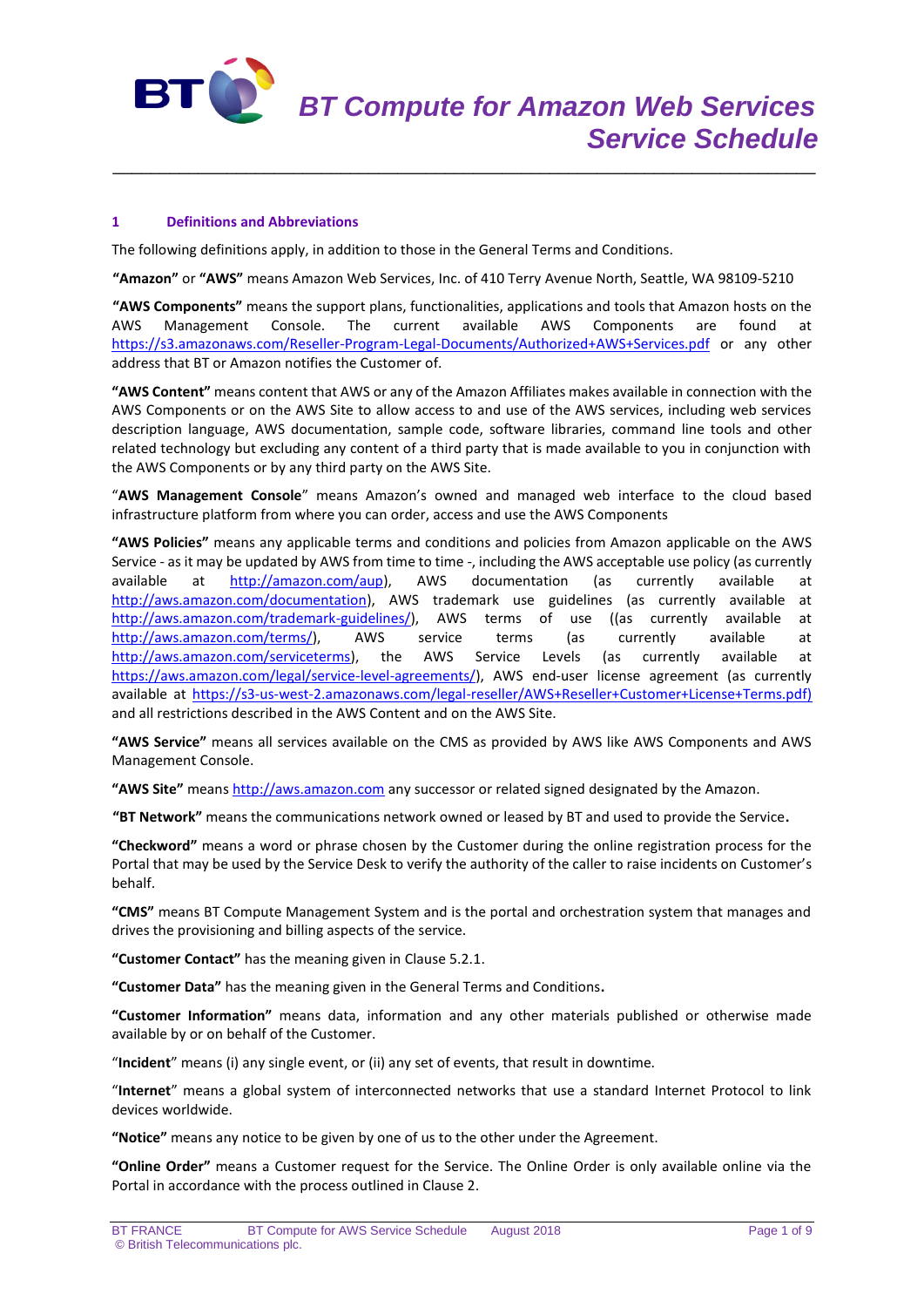

**"PCI DSS"** means the Payment Card Industry Data Security Standards, a set of policies and procedures, issued by the PCI Security Standards Council LLC ("PCI SSC", as may be adopted by local regulators, and intended to optimise the security of credit and debit card transactions and protect cardholders against misuse of their personal information.

\_\_\_\_\_\_\_\_\_\_\_\_\_\_\_\_\_\_\_\_\_\_\_\_\_\_\_\_\_\_\_\_\_\_\_\_\_\_\_\_\_\_\_\_\_\_\_\_\_\_\_\_\_\_\_\_\_\_\_\_\_\_\_\_\_\_\_\_\_\_\_\_\_\_

"**Planned Maintenance**" means any maintenance BT has planned to do in advance.

**"Portal(s)"** means the BT CMS Portal and/or the AWS Management Console that the Customer accesses for service administration and management of the AWS services order online by the Customer.

**"Service"** has the meaning given in Clause 2.

**"Service Credit"** means any remedy agreed with and acknowledged by Amazon at Amazon's sole discretion for failure by Amazon to meet a Service Level in the amount equal to credited by BT to the Customer following Amazon's claim approval.

**"Service Desk"** means the helpdesk to submit service requests, report Incidents and ask questions about the Service.

**"Service Level Agreement" or "SLA"** means the performance metric(s) set forth in the SLA for meeting the delivery of the AWS services.

"**Service Management Boundary**" has the meaning given in Clause 8.

**"Standard Service Components"** has the meaning given in Clause 2.1.

**"Subscription(s)"** means a consumption offering (also called pay-as-you-go (PAYG) based on actual usage.

**"Usage Charges"** means the Charges for the Service or applicable part of the Service that are calculated by multiplying the volume of units that the Customer used or incurred in a period (e.g. number of users using the Service, or the number of minutes the Service was used for) with the relevant fee that is specified in the Online Order.

# **2 Service Description**

- 2.1 BT will provide the Customer with the following Standard Service Components:
	- 2.1.1 Subscription set-up to provide the Customer with access to the AWS Management Console via the BT CMS Portal. The AWS Management Console will give the Customer access to a catalogue of available AWS Components. The BT CMS Portal will:
		- allow you to register and provide log on details for Users;
		- provide you with a reporting and management tool that:
			- shows details of the AWS Components that are being utilised;
			- provides you with usage reports detailing which Users are using which AWS Components; and
			- provides you with financial and billing information.
	- 2.1.2 A single invoice for the Service that will list Charges for the AWS Components that the Customer has consumed; and
	- 2.1.3 Service Desk support that will provide first line support to the Customer and is available 24hours per day, days per week and 365days per year for fault reporting and enquiries including first line support on the AWS Components.
- 2.2 The Customer may subsequently add to and/or remove any available AWS Components it has ordered via the Portal, using the Online Order.
- 2.3 The Portal will show the up-to-date list of available AWS Components and the prevailing Charges for these AWS Components.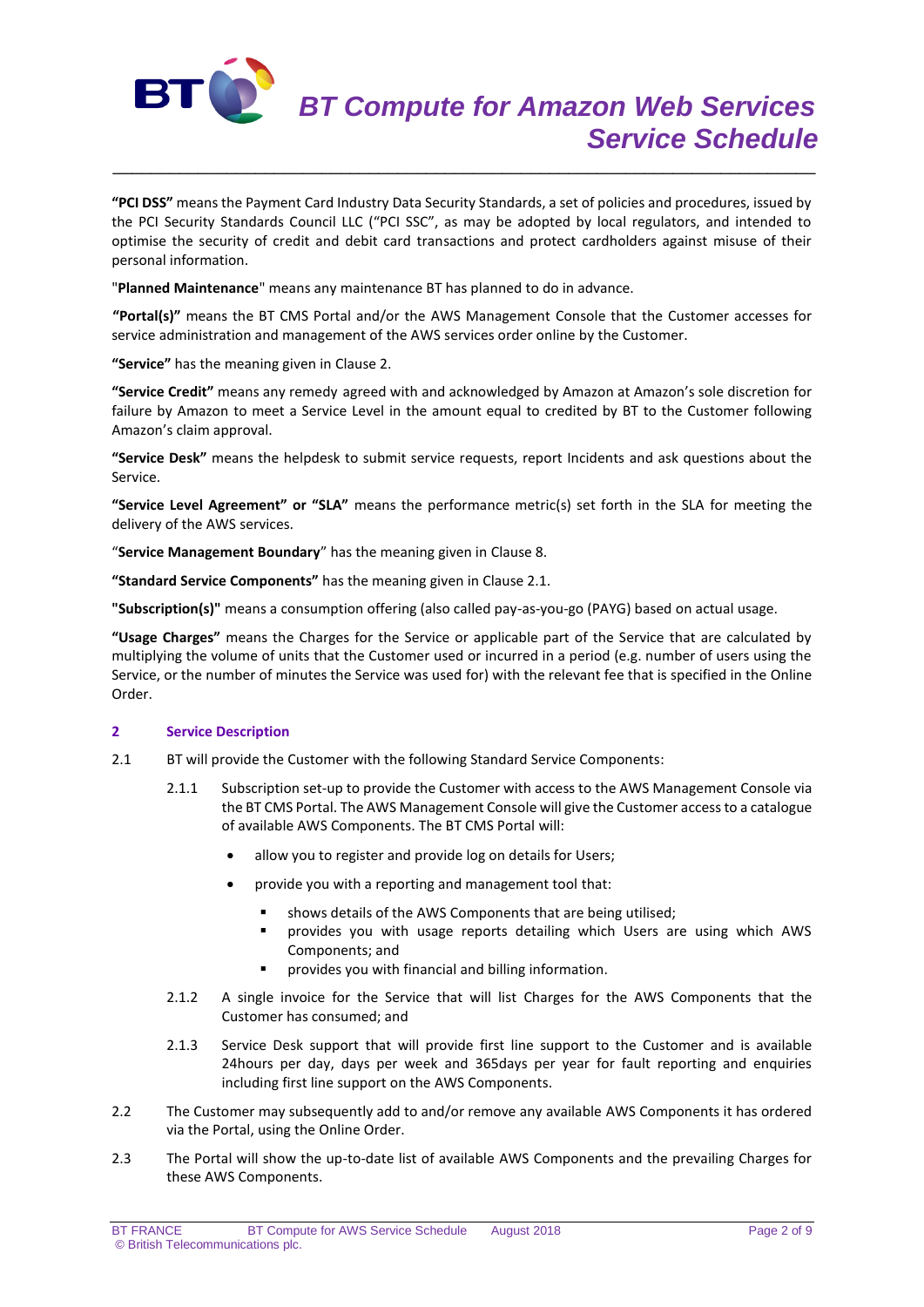

2.4 If BT provides the Customer with any other services, this Schedule will not apply to those services and those services will be governed by their separate terms and conditions.

\_\_\_\_\_\_\_\_\_\_\_\_\_\_\_\_\_\_\_\_\_\_\_\_\_\_\_\_\_\_\_\_\_\_\_\_\_\_\_\_\_\_\_\_\_\_\_\_\_\_\_\_\_\_\_\_\_\_\_\_\_\_\_\_\_\_\_\_\_\_\_\_\_\_

### **3 Access to Internet**

- 3.1 The Customer acknowledges and agrees that where the Service provides access to the Internet, the use of the Internet is at the Customer's own risk.
- 3.2 The Customer acknowledges that:
	- (a) The Internet is independent of the Service and BT has no responsibility for provision of the Internet; and
	- (b) use of the Internet is solely at the Customer's risk and subject to all applicable laws. BT has no responsibility for any information, software, services or other materials obtained, downloaded, shared or transmitted by the Customer using the Internet.

# **4 BT's Obligations**

### Service Delivery

- 4.1 Before the Operational Service Date and, where applicable, throughout the provision of the Service, BT will:
	- 4.1.1 provide the Customer with contact details of the Service Desk;
	- 4.1.2 provide the Customer with AWS Component subscription(s) which the Customer can use to self-serve AWS Components using the AWS Management Console.

#### **Service Operation**

- 4.2 On and from the Operational Service Date, BT:
	- 4.2.1 will respond and use reasonable endeavours to remedy an Incident without undue delay and in accordance with Clauses 5.4, 5.9 – 5.12 of this Schedule;
	- 4.2.2 BT may have to carry out routine or emergency maintenance, updates and other procedures for reasons of health, safety, security or otherwise to protect the Service, and which may cause a disruption to the Service, ("Planned Maintenance"). BT will provide the Customer with as much prior notice as practicable with respect to Planned Maintenance; and
	- 4.2.3 may require the Customer to change any or all passwords in accordance with Clause 6 of this Schedule.

#### **5 Customer Obligations**

#### Service Delivery

- 5.1 Next to accepting these conditions, the Customer must also accept on the Portal AWS Policies for each AWS Service the Customer orders and consumes.
- 5.2 Before the Operational Service Date and, where applicable, throughout the provision of the Service by BT, the Customer will:
	- provide BT with the names and contact details of any individuals authorised to act on the Customer's behalf for Service management matters ("**Customer Contact**"). BT may also accept instructions from a person who BT reasonably believe is acting with the Customer's authority;
	- provide BT with any information reasonably required without undue delay;
	- provide software, and telecommunications equipment and services, necessary to access and use the Portals and AWS Management Console;
		- ensure having a technical compatible browser to access, view or use the Portals;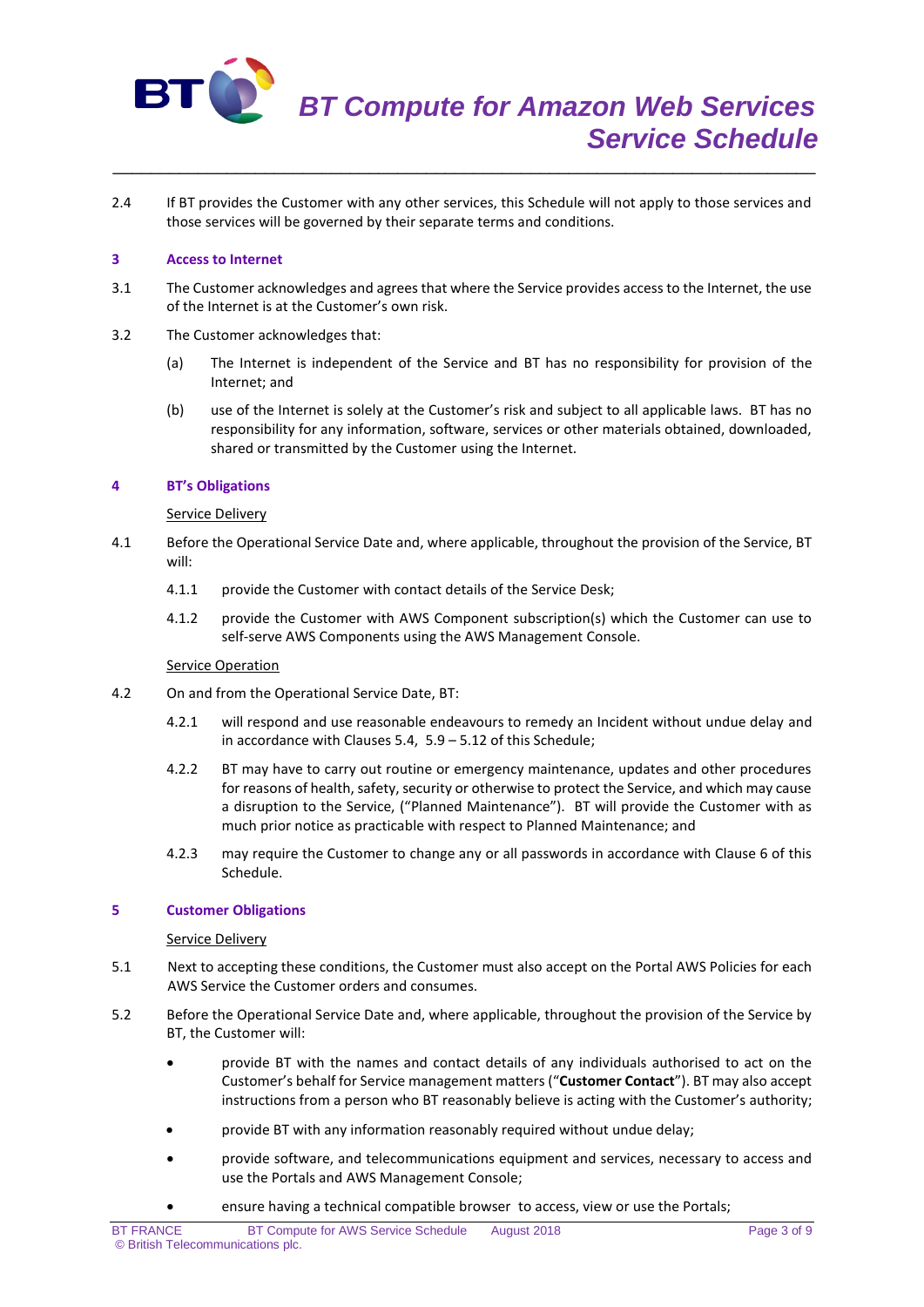

 not permit or make any attempt to disassemble, deconstruct, break down, hack or otherwise interfere with the Portals or any part of the Portals;

\_\_\_\_\_\_\_\_\_\_\_\_\_\_\_\_\_\_\_\_\_\_\_\_\_\_\_\_\_\_\_\_\_\_\_\_\_\_\_\_\_\_\_\_\_\_\_\_\_\_\_\_\_\_\_\_\_\_\_\_\_\_\_\_\_\_\_\_\_\_\_\_\_\_

 provide the Service Desk with at least 30 days' notice should the Customer wish to terminate the Service as set out in Clause 11.3 and transfer the Customer's subscription to an alternative AWS partner.

### Customer's use of AWS Management Console and AWS Components

- 5.3 The Customer's use of the AWS Management Console and the provisioning of any of the AWS Components will be subject to the Customer's acceptance of the AWS Policies for each service presented to the Customer when the Customer accesses the AWS Management Console. The Customer acknowledges and agrees to observe and comply with these AWS Policies for any and all use of the AWS Service. If the Customer does not comply with AWS Policies, the Service may be restricted or suspended resulting that any access by the Customer and/or any User to Customer content and the Service offerings is terminated. In such event:
	- the Customer will indemnify BT against any claims, damages, losses, liabilities, costs and expenses (including reasonable legal fees) arising out of or in relation to any third party claim;
	- the Customer will continue to pay the Charges for the use of the Service until the Service is terminated, and
	- BT may charge a re-installation fee to re-start the Service and will indemnify BT against any claims, damages, losses, liabilities, costs and expenses (including reasonable legal fees) arising out of or in relation to any third party claim.
- 5.4 While BT will be responsible as first line helpdesk and managing any Service Credits for the AWS Component in accordance with Clause 10 below; any licenses, warranties and indemnities provided by BT do not apply to the Customer's use of the AWS Management Console or any of the AWS Components; the Customer's use of the AWS Console and/or any other AWS Component will be governed solely by the applicable AWS Policies as accepted by the Customer on the Portal. As result – except claims for Service Credits which will be handled in accordance with Clause 10 below – any dispute directly or indirectly related to the AWS Console and/or AWS Components ordered via this Service should be addressed directly to Amazon in accordance with the applicable AWS Policies as accepted by the Customer via the Portal.
- 5.5 License. The Service includes a limited, revocable, non-exclusive, non-sub licensable, non-transferrable license to use the AWS Components for your own internal business purposes and in accordance with the AWS Policies. The Customer is not allowed to:
	- modify, alter with, repair or otherwise create derivative works of any Software (except where any AWS Components are provided under separate licence that expressly permits the creation of derivative works);
	- reverse engineer, disassemble or decompile the AWS Components or apply any other processes or procedures to derive the source code of any Software;
	- access or use the AWS Components in a way intended to avoid incurring Charges or exceeding any usage limits or quotas; and
	- resell or sublicense the AWS Components.
- 5.6 The Customer is solely responsible for any obligation or liability arising out of transactions of any kind entered into between the Customer and any third party accessing or relying on the Service, the Customer's information, or third party information. BT will not be a party to any transaction between the Customer and any third party.

# **Service Operation**

5.7 On and from the Operational Service Date, the Customer will: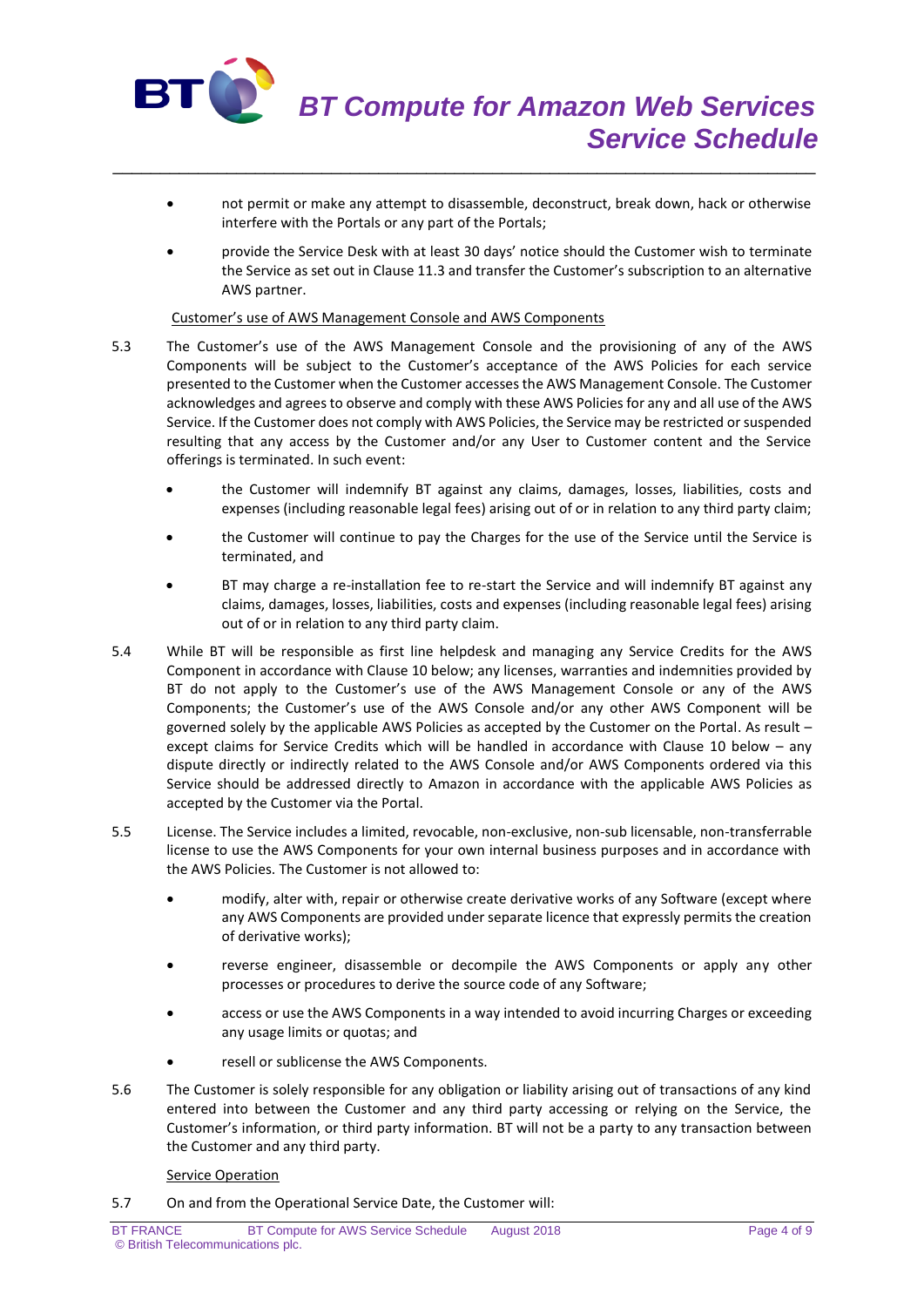

- pass Incident reports to the Service Desk using the reporting procedures agreed between the Parties;
- ensure that any Customer Equipment that is connected to the Service or that the Customer use, directly or indirectly, in relation to the Service is:
	- (a) adequately protected against viruses and other breaches of security;

\_\_\_\_\_\_\_\_\_\_\_\_\_\_\_\_\_\_\_\_\_\_\_\_\_\_\_\_\_\_\_\_\_\_\_\_\_\_\_\_\_\_\_\_\_\_\_\_\_\_\_\_\_\_\_\_\_\_\_\_\_\_\_\_\_\_\_\_\_\_\_\_\_\_

- (b) technically compatible with the Service and will not harm or damage BT Equipment, the BT Network, or any of BTs' supplier's or subcontractor's network or equipment; and
- (c) approved and used in accordance with relevant instructions and applicable law;
- distribute, manage and maintain access profiles, passwords and other systems administration information relating to the control of Users' access to the Service;
- ensure the secure and proper use of all valid User access profiles, passwords and other systems administration information used in connection with the Service and:
	- (a) inform BT immediately if a user ID or password has, or is likely to, become known to an unauthorised person, or is being or may be used in an unauthorised way;
	- (b) take all reasonable steps to prevent unauthorised access to the Service; and
	- (c) satisfy BT security checks if a password is lost or forgotten.
- 5.8 The Customer shall change any or all passwords and/or other systems administration information used in connection with the Service if BT request to do so in order to ensure the security or integrity of the Service.

# Notification of Incidents

- 5.9 Where the Customer become aware of an Incident, the Customer will report it to BT Service Desk:
- 5.10 BT will provide the Customer a unique reference number for the Incident ("**Ticket**");
- 5.11 BT will close the Ticket when:
	- The Customer confirm that the Incident is cleared; or
	- BT has attempted unsuccessfully to contact the Customer, in the way agreed between the Parties, in relation to the Incident and the Customer has not responded within 2 hours of BT's attempt to contact the Customer.
- 5.12 If the Customer states that the Incident is not cleared, the Ticket will remain open, and BT will continue to work to resolve the Incident.

# **6 Security**

- 6.1 The Customer is responsible for the security and proper use of all User IDs, Checkwords and passwords. BT reserves the right to suspend access to the Service at any time if BT has reason to believe that there is, or is likely to be, a breach of security or misuse of the Service. BT will notify the Customer as soon as possible after it has done so.
- 6.2 The Customer will immediately inform BT if there is any reason to believe that a User ID, password, or Checkword allocated by BT has, or is likely to, become known to someone not authorised to use it or is being, or is likely to be, used in an unauthorised way.
- 6.3 BT reserves the right to require the Customer to change any or all of the Checkwords or passwords associated with the Service and used by the Customer in connection with the Service.
- 6.4 The Service is delivered within a secure BT data centre with a security policy for the protection of Site, infrastructure and network. Although BT will use reasonable care and skill in carrying out its obligations under this Agreement in accordance with BT's security policy, it is not possible to guarantee that all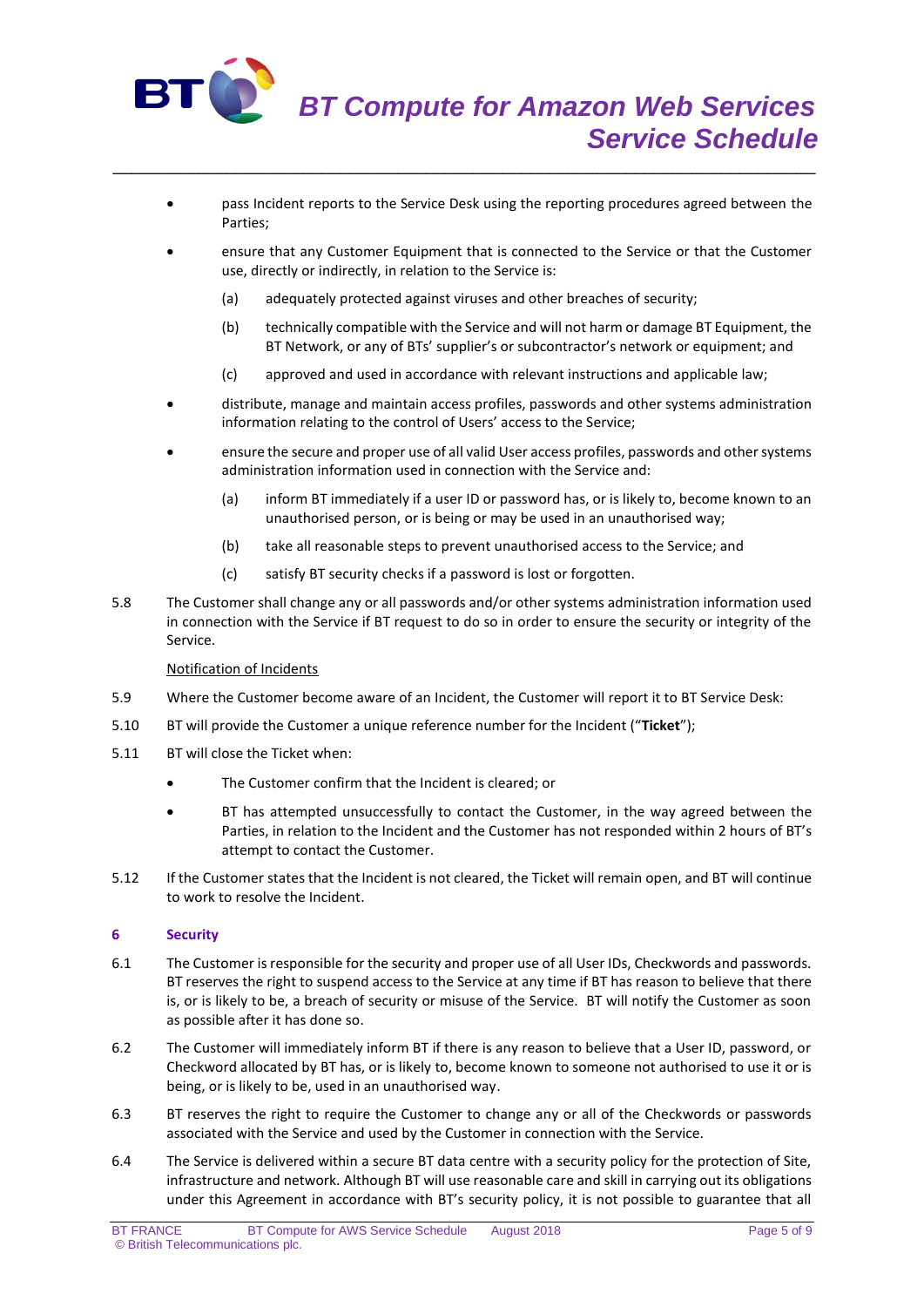

# *BT Compute for Amazon Web Services Service Schedule*

instances of fraud, misuse, unwanted or unauthorised activity or access to the Customer's Information will be prevented or detected. Whenever BT becomes aware that security has been compromised, BT will take actions in order to limit any further occurrences of fraud, misuse, unwanted or unauthorised activity or access to the Customer's Information. Nevertheless, BT accepts no liability for any such incidents, or for any loss or damage suffered by the Customer. The Customer shall therefore take responsibility for the security of the Customer Information, Content and application of security policies designed to prevent unwanted or unauthorised activity or access to the Customer's Information.

\_\_\_\_\_\_\_\_\_\_\_\_\_\_\_\_\_\_\_\_\_\_\_\_\_\_\_\_\_\_\_\_\_\_\_\_\_\_\_\_\_\_\_\_\_\_\_\_\_\_\_\_\_\_\_\_\_\_\_\_\_\_\_\_\_\_\_\_\_\_\_\_\_\_

# **7 Processing of Personal Data**<br>**7.1** With regard to any Personal

- With regard to any Personal Data provided and collected via the Portal BT or its sub-processor will Process the Customer Personal Data as set out in this Schedule for as long as BT provides the AWS Service and for as long as BT may be required to Process the Customer Personal Data in accordance with applicable law. Any personal Data that may be collected and processed by BT is subject to the data protection provisions as set in the General Terms and Conditions.
- 7.2 The nature and purpose of the Processing of Customer Personal Data via the Portal by BT includes for:
	- billing and invoicing; and
	- incident response and escalation.
- 7.3 The types of Customer Personal Data Processed by BT or its sub-processors or the Customer via the Portal may be:
	- website or IP address;
	- name;
	- address;
	- telephone number;
	- email address;
	- job title;
	- company name; and
	- contact records.

This list is not exhaustive as the Customer will specify what Customer Personal Data is Processed.

- 7.4 The Customer Personal Data on the Portal may concern the following categories of Data Subjects:
	- Customer employees;
	- Customer's customers or third parties; and
	- any Data Subject (as controlled by the Customer).

This list is not exhaustive as the Customer will specify what Customer Personal Data is Processed.

- 7.5 BT will share the following Personal Data with the Amazon so that the Amazon can:
	- (a) verify if the Customer is a BT customer and that the Customer and the Users are authorised to use the AWS Service;
	- (b) enforce the EULA;
	- (c) identify any misuse or suspected misuse of the AWS Service; and
	- (d) monitor accounts and transition the AWS Service to another authorised provider of the AWS Service;
	- (e) name of each User;
	- (f) telephone number, email address and other contact details of each User; and
	- (g) city, state/region, country and zip/postal code of each User;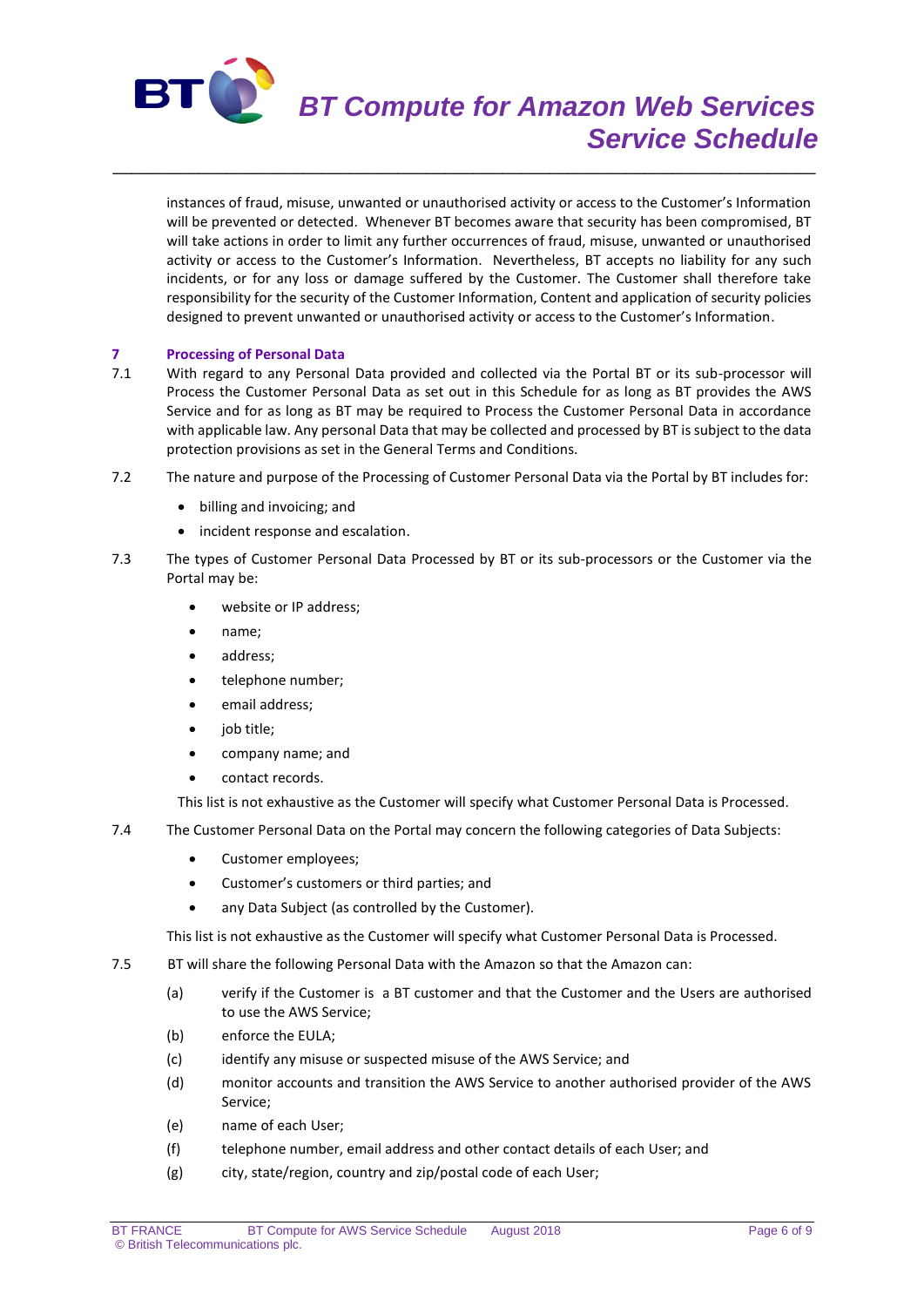

# *BT Compute for Amazon Web Services Service Schedule*

7.6 For the avoidance of doubt, BT will process Personal Data only to the extent required for providing the Standard Service Components set out in clause 2.1 and BT will not have access to Personal Data and/or other confidential information that may be shared between the Customer and Amazon regarding the use of the AWS Management Console and the provisioning of any of the AWS Components. Any handling activities for the AWS Management Console and AWS Components will be governed by the agreements between the Customer and Amazon and therefore BT will not be responsible and liable for the security and the processing of any Personal Data in connection with Customer' use of the AWS Management Console. Any claims and/or complaints in relation to the security and the processing of any such Personal Data may only be made by the Customer against Amazon under the AWS Policies.

\_\_\_\_\_\_\_\_\_\_\_\_\_\_\_\_\_\_\_\_\_\_\_\_\_\_\_\_\_\_\_\_\_\_\_\_\_\_\_\_\_\_\_\_\_\_\_\_\_\_\_\_\_\_\_\_\_\_\_\_\_\_\_\_\_\_\_\_\_\_\_\_\_\_

### **8 Service Management Boundary**

- 8.1 BT will provide and manage the Service set out in this Schedule and up to the point where the CMS connects to the AWS Management Console as set out in the Online Order ("**Service Management Boundary**").
- 8.2 BT will have no responsibility for the Service outside the Service Management Boundary. For the avoidance of doubt, the Service Management Boundary does not include the AWS Management Console and any AWS Components accessed via the AWS Management Console; hence any claims and/or complaints in relation to the AWS Services may only be made by the Customer against Amazon under the AWS Policies.
- 8.3 BT does not make any representations, whether express or implied, that the Service will operate in combination with any Customer Equipment or other equipment and software.
- 8.4 The Service provided by BT pursuant to this Schedule is not compliant with PCI DSS nor is it designed or intended to.

#### **9 Charges**

- 9.1 The Charges for the Service will be set out on the Online Order and will be invoiced and paid in accordance with the applicable provisions as agreed in the General Terms and Conditions.
- 9.2 Unless stated otherwise in an applicable Online Order, BT will invoice the Customer for:
	- 9.2.1 Usage Charges will be monthly in arrears on the first day of the relevant month calculated at the then current rates for each AWS Component consumed within the Customer's subscription.
	- 9.2.2 BT may invoice the Customer for any of the following Charges in addition to those set out in the Online Order.
		- (a) Charges for investigating Incidents that the Customer reports to BT where BT finds no Incident or that the Incident is caused by something for which BT are not responsible under the Contract;
		- (b) Charges for restoring Service if the Service has been suspended;
		- (c) any other Charges set out in any applicable Online Order or as otherwise agreed between the Parties.

#### **10 Service Levels**

10.1 Service Levels relating to any AWS Components or the AWS Management Console are detailed in the AWS Service Levels.

Any Service Levels are subject to the Terms of Use between AWS and the Customer. They are subject to changes, additions or discontinuation as directed by AWS from time to time.

When managing the Service Credits, BT takes into account the currently valid terms between AWS and the Customer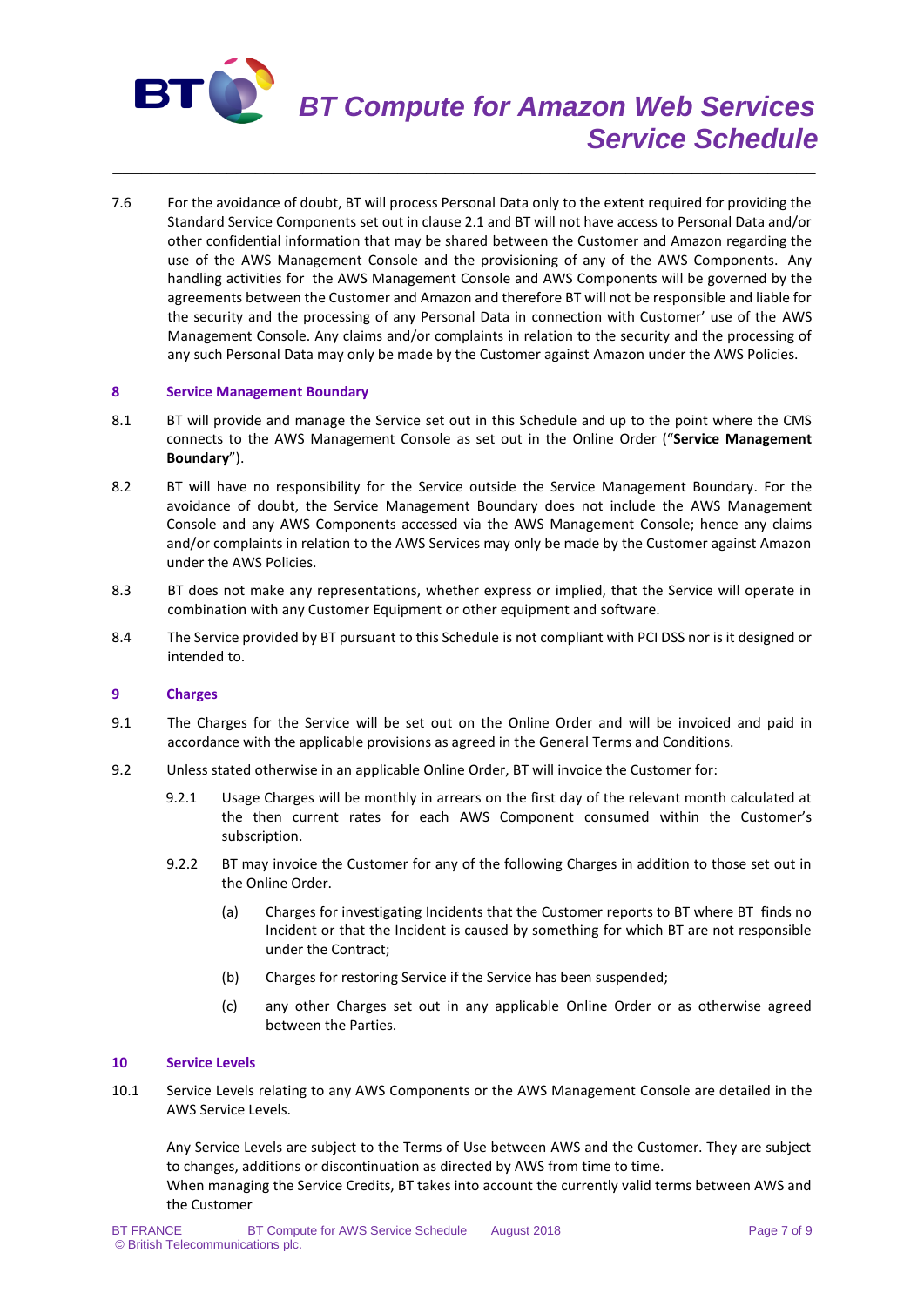

Where a Service Level is not met by AWS

10.2 The Customer will submit a claim for Service Credits to BT and include information necessary for BT to validate the claim, including but not limited to:

\_\_\_\_\_\_\_\_\_\_\_\_\_\_\_\_\_\_\_\_\_\_\_\_\_\_\_\_\_\_\_\_\_\_\_\_\_\_\_\_\_\_\_\_\_\_\_\_\_\_\_\_\_\_\_\_\_\_\_\_\_\_\_\_\_\_\_\_\_\_\_\_\_\_

- 10.2.1 a detailed description of the Incident;
- 10.2.2 information regarding the time and duration of the downtime (as described in AWS Service Levels);
- 10.2.3 the number and location(s) of affected users (if applicable); and
- 10.2.4 descriptions of the Customer's attempts to resolve the Incident at the time of occurrence.
- 10.3 The Customer will ensure that claims for Service Credits will be received by BT within 45 days of the Incident that is the subject of the claim occurred; otherwise the claim shall be considered invalid.
- 10.4 BT will submit all information relating to the claim for Service Credits to AWS who will determine whether a Service Credit is owed. BT will process all information relating to claims during the subsequent month and within 45 Business Days of receipt.
- 10.5 BT will communicate AWS decision to either approve or decline the claim to the Customer.
- 10.6 If AWS determine that a Service Credit is owed to the Customer, BT will apply the Service Credit to the Customer's invoice on the next invoice.
- 10.7 If AWS decline the Customer claims and no Service Credit is owed to the Customer, it is hereby understood that BT accepts no liability for AWS non-approval of a claim.
- 10.8 The AWS Service Levels shall not apply during any trial period of the AWS Service and/or if the Service has been suspended or restricted in accordance with the terms of the Agreement.

#### **11 Commencement, Minimum Period of Service and Termination for convenience**

- 11.1 Commencement. The Service shall commence on the Operational Service Date and unless one of us gives Notice to the other of an intention to terminate the Service in accordance with the Agreement, BT will continue to provide the Service and both of us will continue to perform each of our obligations.
- 11.2 Minimum Period of Service. There is no Minimum Period of Service; hence BT will continue to provide the Service and each Party will continue to perform its obligations under the Agreement unless either Party gives Notice to the other of an intention to terminate the Service in accordance with the Agreement.
- 11.3 Termination for Convenience. The following conditions will replace and supersede any termination for convenience conditions as set out in the General Terms and Conditions.

Either Party may, at any time after the Operational Service Date and without cause, terminate the Service or any Online Order by giving 60 days' Notice to the other.

- 11.4 Obligations at termination.
- 11.4.1 On termination or expiry of the Service by either the Customer or BT, BT will;
	- a) terminate the Customer's subscription(s) and Account; or
	- b) provide configuration information relating to the AWS Components provided in a format that BT specifies.

BT shall during this termination period maintain the level and quality of Services provided by BT until the effective termination date and shall not undertake any actions limiting Customer's ability to migrate the Customer Information.

- 11.4.2 On termination or expiry of the Service by either the Customer or BT, The Customer will;
	- a) disconnect any Customer Equipment from BT Equipment located at the Site(s);